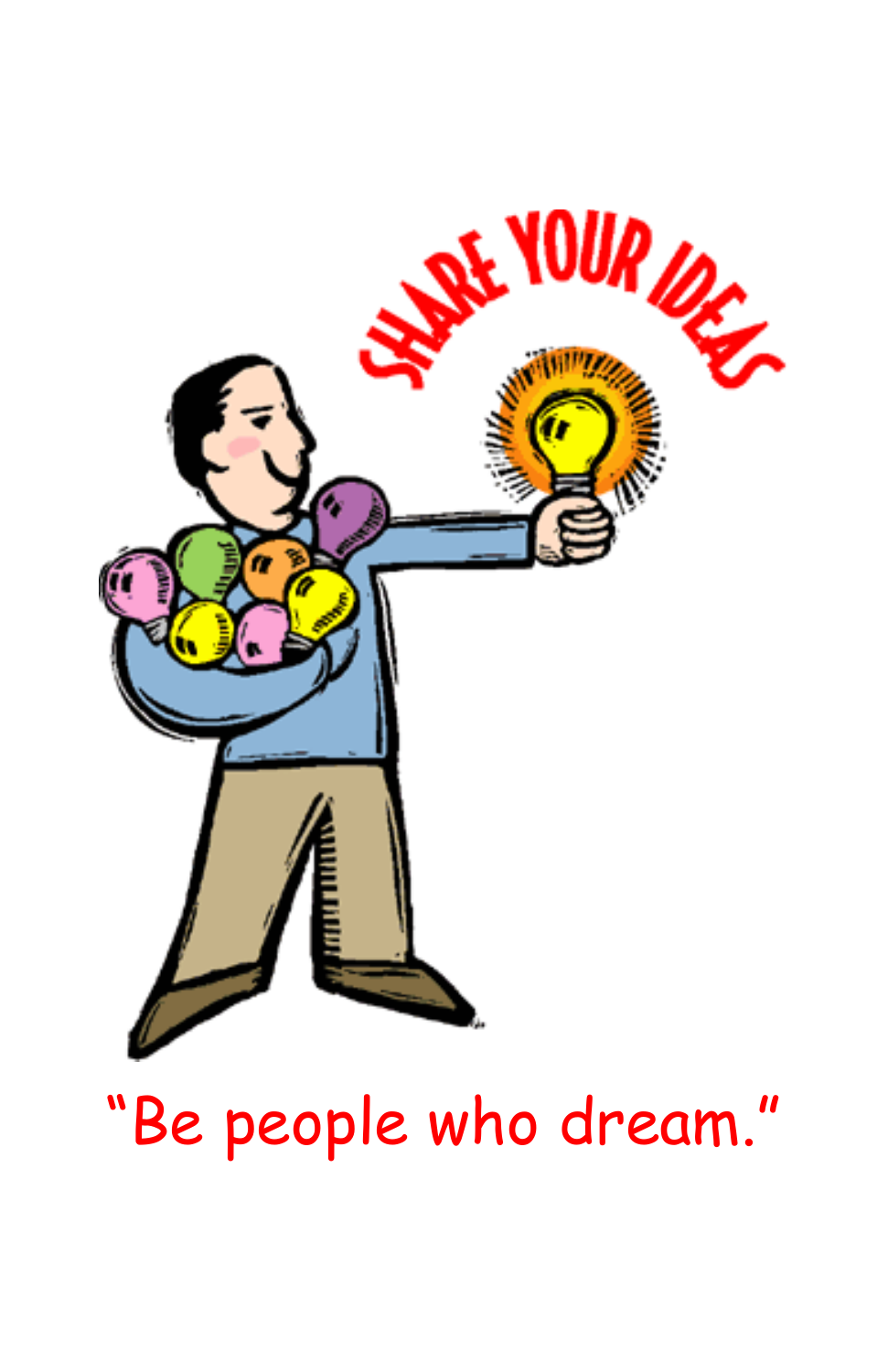# Lauvers Mennonite Church

**June 12, 2022**

Pastor: Curtiss Kanagy 207.431.8825 [lauversmennonitechurch.org](http://www.lauversmennonitechurch.org/)

**for livestream: lauversmennonitechurch.org/sermons**

[lauversmc@gmail.com](mailto:lauversmc@gmail.com)

34585 Route 35 N Richfield, PA 17086

*"Our mission is to seek the lost and nourish the found through the work of Jesus Christ."*

WELCOME to our visitors today! Please join us in worshipping the Lord and in experiencing His love, grace, truth and presence. God bless you in this service and in the coming days!

Welcome/Door holders: Cody Martin Family

Sunday School: *No Sunday School classes today*

Worship Service Prelude: Andrea Clark Nursery: Faith/Jenna Worship leader: Nevin Glick Worship in song: Elvin's group Offering *(given during first song after announcements/prayer)* SS & Message time: Darren Peachey "Be People Who Dream" Psalm 126

Last Sunday Attendance: 94 Offering: \$6,523.00

Next Sunday Welcome/Door holders: Dave Martin Family Message: Pastor Curtiss



Darren & Caryn Peachey on June 14 Mike & Beth Clark on June 15 Josh & Kim Varner on June 17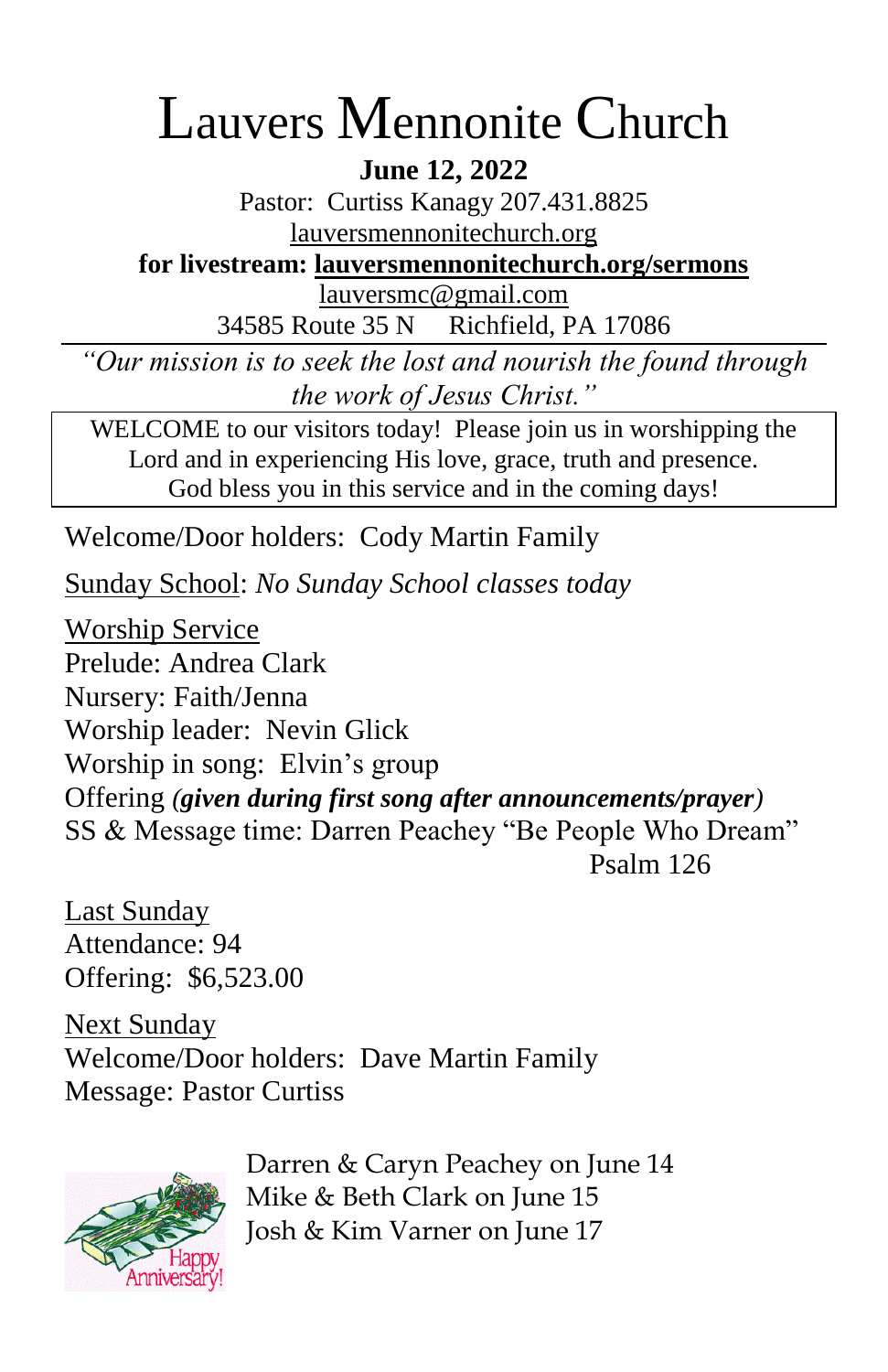#### **Announcements**

- 1. See the back of the **Prayer Power House for renewal time details**! Also remember to come Monday & Tuesday evenings for the rest of our renewal time! Hebrews 10:24–25 (ESV) And let us consider how to stir up one another to love and good works, not neglecting to meet together, as is the habit of some, but encouraging one another, and all the more as you see the Day drawing near.
- 2. There will be a box in the lobby until July 10 for **health care supply donations** (toothbrushes and toothpaste, Ibuprofen and Tylenol, adult and child vitamins) for Reanna's trip to Helene, Honduras.
- 3. It's **shoebox collection time** again! For the month of June we will be collecting hygiene items. Examples are: bandaids, toothbrushes, washcloths, bar soap, deodorant, chapstick, nail clippers & files. (NO toothpaste!) Also bring in shoeboxes! Thank you! Any questions, ask Sydney.
- 4. Did you fill a baby bottle yet for the **Baby Bottle Boomerang**? Bring it back next week, Father's Day, OR, give online at cpcforlife.org to help them reach their goal of \$85,000 this year.
- 5. **Multiply 2022** Watch the PowerPoint this morning  $\&$ check your mailbox for the flyer.

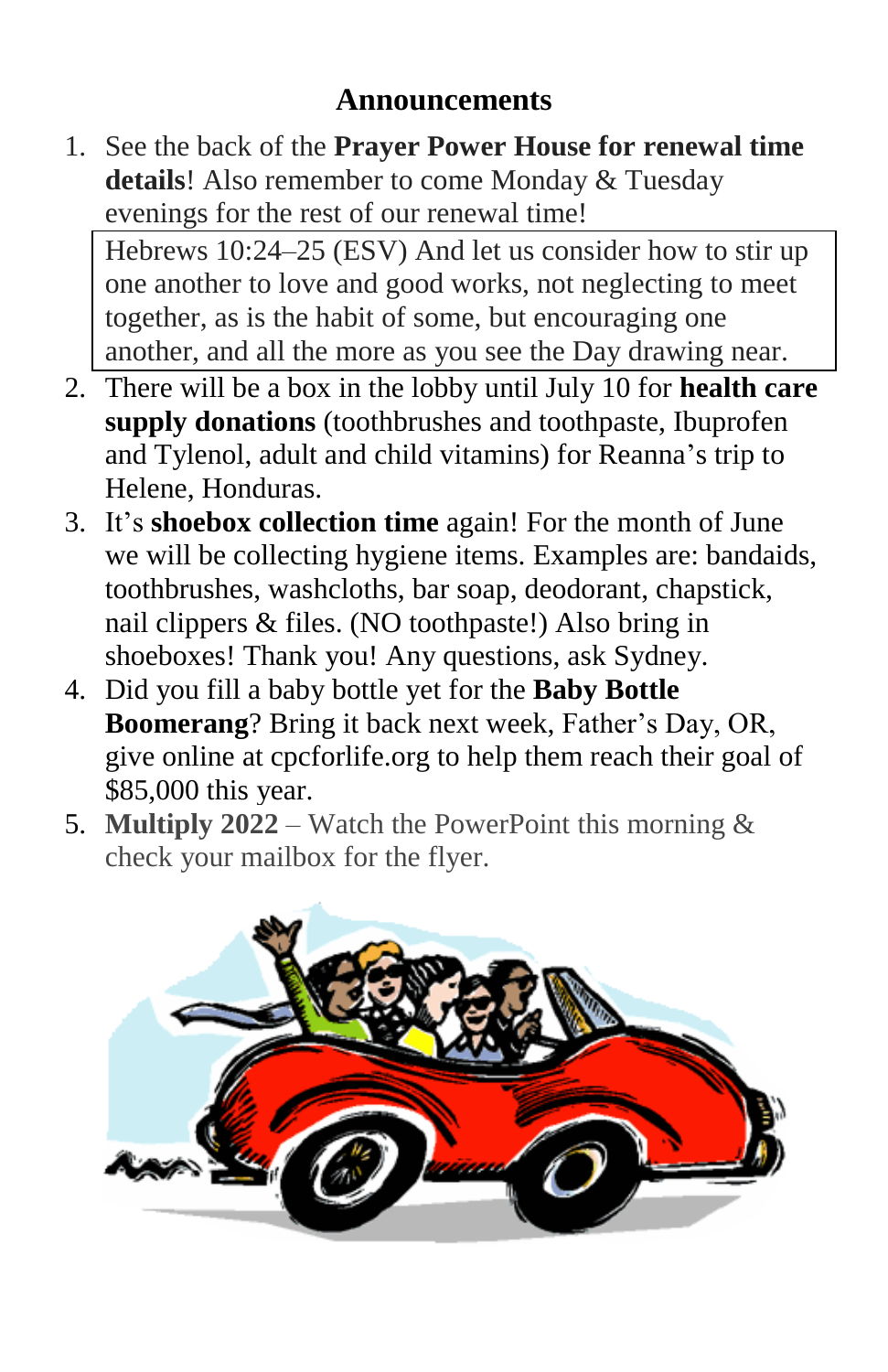Upcoming Events

Psalm 98

June 12-14 – Renewal meetings with Darren Peachey July 20 – Congregational meeting, 7 PM



Our Church Council **Elders: Deacons:** Eric Brubaker 717-363-7014 Neil Glick 717-513-2717 Nevin Glick 717-320-2612 Wendell Horst 570-541-8784 Elvin Ranck 717-363-1077 David Martin 717-363-7081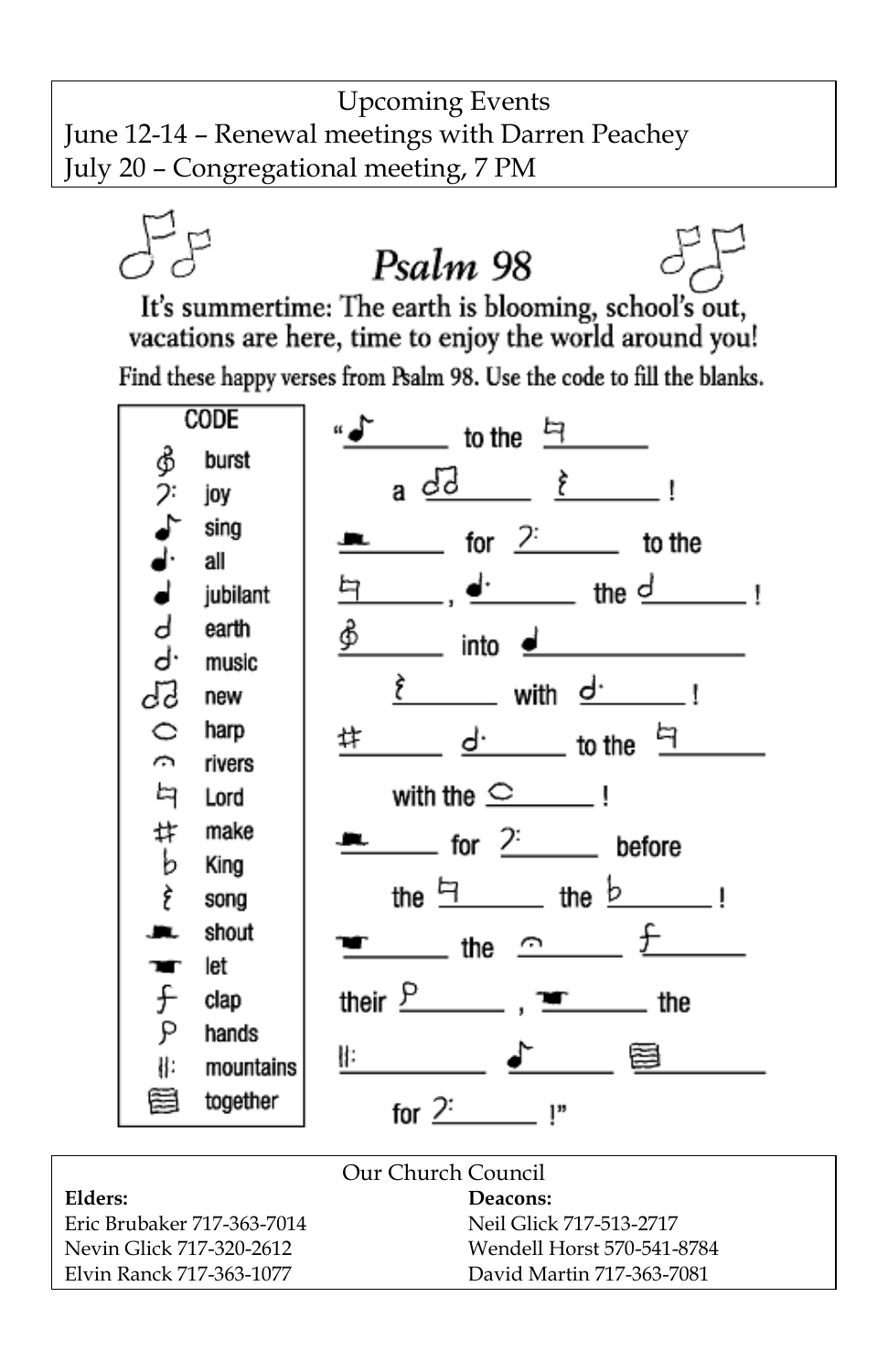



"I will call upon the Lord, who is worthy to be praised, and he saved me from my enemies." Psalm 18:3 (NLT)

## **Praise God:**

 $\sim$  For a wonderful turnout at VBS; the energy the volunteers put into teaching, games, crafts, singing; pouring into the children and youth. It was such a great time of inviting the community to hear God's word and share with the parents in the expressive closing program.

## **Please Pray for:**

- ~Renewal meetings starting this morning; June  $12<sup>th</sup>$  -14<sup>th.</sup> For Holy Spirit to give us dreams for the future ministries of the church.
- ~Breanna's follow up appointment went well. Her voice is almost 100%. She's taking more meds for her gut and feeling better.
- ~All the new graduates as they pursue God's best for their futures: Trevor, Andrea, Gunner, Reanna, Trent!
- ~Eric, Lauren and girls adjusting to living and working back in the US.
- $\sim$ The families and all who are grieving over those who were killed or wounded in the school shooting in Uvalde, TX.
- ~God's stirring in the youth/young adults and potential chaperones to participate in the Missions trip to Philadelphia July 17-23.
- ~Bentley Fulkroad, 11-year-old, is improving after heart transplant and hopes to be released sometime in the next few days.
- ~RJ (Reborn Tattos 22, Mifflintown) and his wife and unborn child.
- ~Bruce Heimbach's shoulder is continuing to heal after Rotator Cuff Repair Surgery. Therapy is hard, but he is persevering.
- ~Expectant moms, growing families, the health & future of the unborn.
- ~Lance and Paige as they prepare for their wedding in September.
- ~Crossroads Pregnancy Center fundraiser: "Baby Bottle Boomerang"

Please ask a prayer team member, Elder or Pastor to pray with you about immediate needs or concerns you may have! We love to pray!

Please give any praises or prayer requests to Robin Kanagy by calling (207)431-8874 or via email at *crkanagy@gmail.com* by Thursday evening.